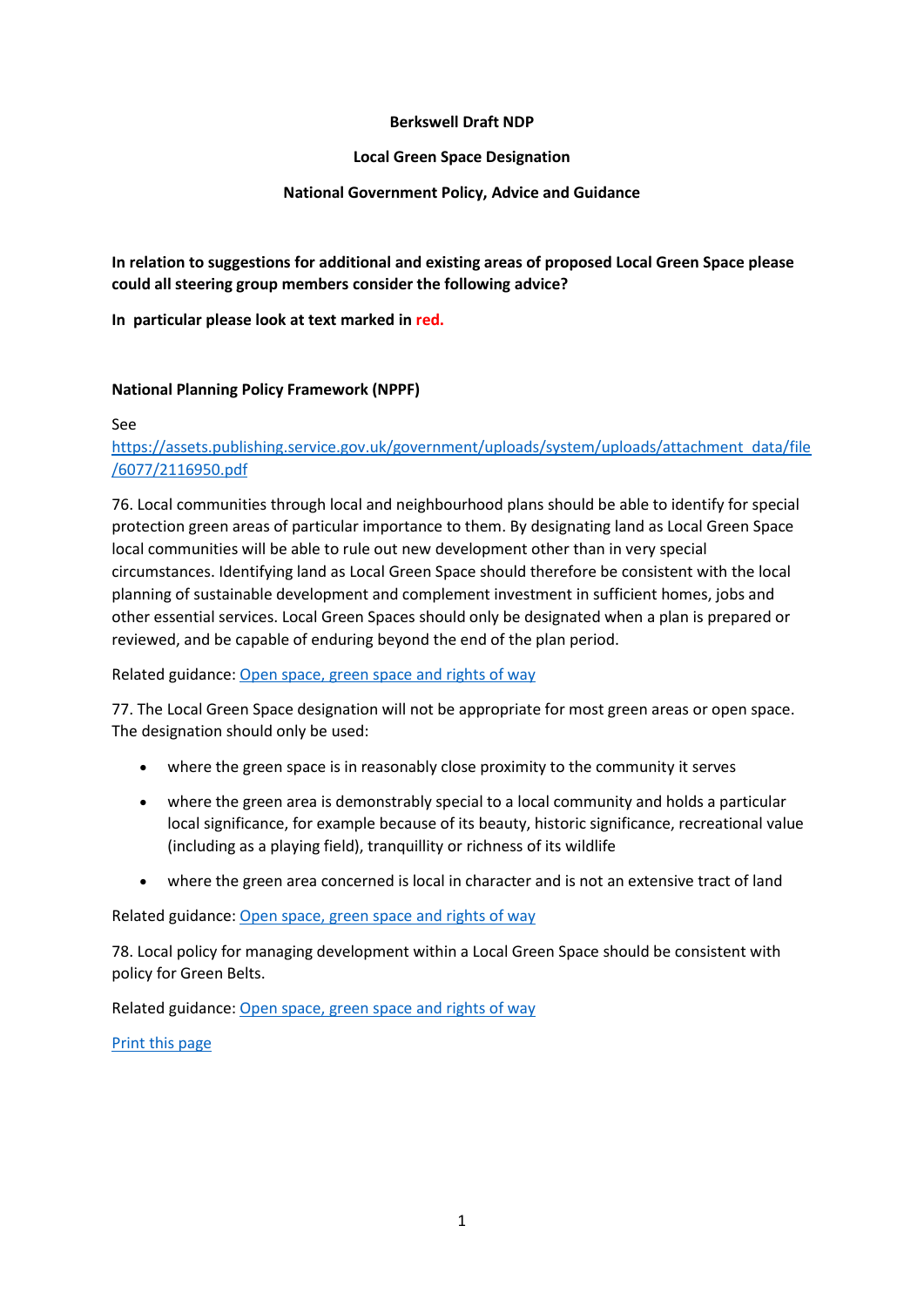## **Government Guidance**

- se[e https://www.gov.uk/guidance/open-space-sports-and-recreation-facilities-public-rights-of](https://www.gov.uk/guidance/open-space-sports-and-recreation-facilities-public-rights-of-way-and-local-green-space%23Local-Green-Space-designation)[way-and-local-green-space#Local-Green-Space-designation](https://www.gov.uk/guidance/open-space-sports-and-recreation-facilities-public-rights-of-way-and-local-green-space%23Local-Green-Space-designation)

#### Guidance

#### **Open space, sports and recreation facilities, public rights of way and local green space**

Gives key advice on open space, sports and recreation facilities, public rights of way and the new Local Green Space designation.

Published 6 March 2014 From:

**Ministry of Housing, [Communities](https://www.gov.uk/government/organisations/ministry-of-housing-communities-and-local-government) & Local Government**

**Contents** 

- 1. Open space, sports and [recreation](https://www.gov.uk/guidance/open-space-sports-and-recreation-facilities-public-rights-of-way-and-local-green-space#open-space-sports-and-recreation-facilities) facilities
- 2. Public rights of way and [National](https://www.gov.uk/guidance/open-space-sports-and-recreation-facilities-public-rights-of-way-and-local-green-space#public-rights-of-way) Trails
- 3. Local Green Space [designation](https://www.gov.uk/guidance/open-space-sports-and-recreation-facilities-public-rights-of-way-and-local-green-space#Local-Green-Space-designation)

#### **Open space, sports and recreation facilities**

## **How should open space be taken into account in planning?**

Open space should be taken into account in planning for new development and considering proposals that may affect existing open space (see National Planning Policy Framework [paragraphs](https://www.gov.uk/guidance/national-planning-policy-framework/8-promoting-healthy-communities#para073) [73-74\)](https://www.gov.uk/guidance/national-planning-policy-framework/8-promoting-healthy-communities#para073). Open space, which includes all open space of public value, can take many forms, from formal sports pitches to open areas within a development, linear corridors and country parks. It can provide health and recreation benefits to people living and working nearby; have an ecological value and contribute to green [infrastructure](https://www.gov.uk/guidance/natural-environment#Green-Infrastructure) (see National Planning Policy Framework [paragraph](https://www.gov.uk/guidance/national-planning-policy-framework/11-conserving-and-enhancing-the-natural-environment#para114) 114), as well as being an important part of the landscape and setting of built development, and an important component in the achievement of sustainable development (see National Planning Policy Framework [paragraphs](https://www.gov.uk/guidance/national-planning-policy-framework/achieving-sustainable-development) 6-10).

It is for local planning authorities to assess the need for open space and opportunities for new provision in their areas. In carrying out this work, they should have regard to the [duty](https://www.gov.uk/guidance/duty-to-cooperate) to [cooperate](https://www.gov.uk/guidance/duty-to-cooperate) where open space serves a wider area. See guidance on Local Green Space [designation,](https://www.gov.uk/guidance/open-space-sports-and-recreation-facilities-public-rights-of-way-and-local-green-space#Local-Green-Space-designation) which may form part of the overall open space network within an area.

Related policy:

- [paragraph](https://www.gov.uk/guidance/national-planning-policy-framework/8-promoting-healthy-communities#para070) 70
- [paragraphs](https://www.gov.uk/guidance/national-planning-policy-framework/8-promoting-healthy-communities#para073) 73-74
- [paragraphs](https://www.gov.uk/guidance/national-planning-policy-framework/plan-making#para157) 156-157
- [paragraph](https://www.gov.uk/guidance/national-planning-policy-framework/plan-making#para162) 162
- [paragraph](https://www.gov.uk/guidance/national-planning-policy-framework/plan-making#para171) 171

Paragraph: 001 Reference ID: 37-001-20140306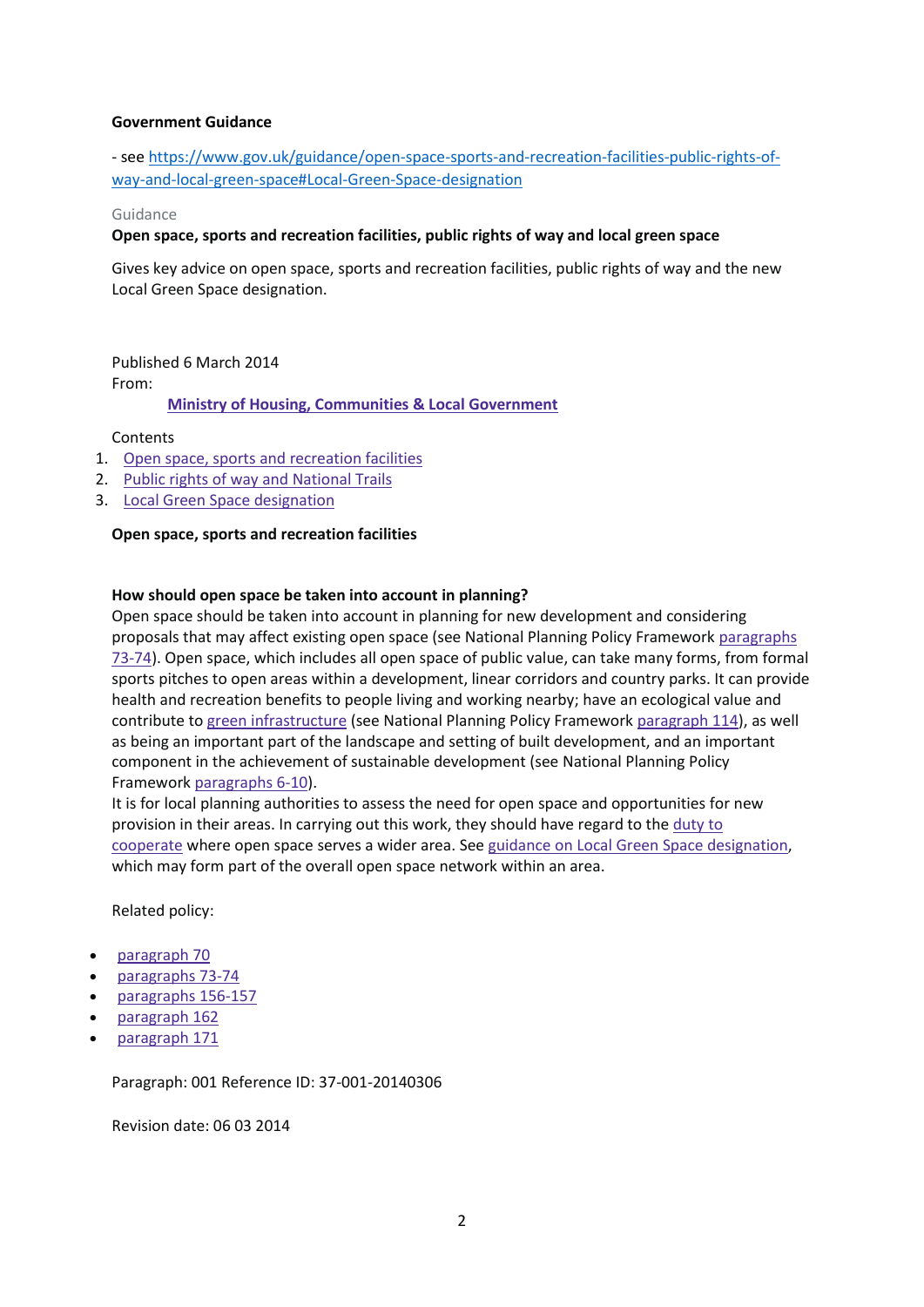# **How do local planning authorities and developers assess the needs for sports and recreation facilities?**

Authorities and developers may refer to Sport [England's](http://www.sportengland.org/facilities-planning/planning-for-sport/planning-tools-and-guidance/) guidance on how to assess the need for sports and recreation facilities.

Paragraph: 002 Reference ID: 37-002-20140306

Revision date: 06 03 2014

# **Who should local planning authorities consult in cases where development would affect existing open space, sports and recreation facilities?**

Local planning authorities are [required](http://www.legislation.gov.uk/uksi/2015/595/contents/made) to consult Sport [England](http://www.sportengland.org/facilities-planning/) in certain cases where development affects the use of land as [playing](https://www.gov.uk/guidance/consultation-and-pre-decision-matters#Statutory-consultees-on-applications) fields.

Where there is no requirement to consult, local planning authorities are advised to consult Sport England in cases where development might lead to:

- loss of, or loss of use for sport, of any major sports facility;
- proposals which lead to the loss of use for sport of a major body of water;
- creation of a major sports facility;
- creation of a site for one or more playing pitches;
- development which creates opportunities for sport (such as the creation of a body of water bigger than two hectares following sand and gravel extraction);
- artificial lighting of a major outdoor sports facility;
- a residential development of 300 dwellings or more.

Authorities should also consider whether there are planning policy reasons to [engage](https://www.gov.uk/guidance/consultation-and-pre-decision-matters#Non-statutory-consultees) other [consultees.](https://www.gov.uk/guidance/consultation-and-pre-decision-matters#Non-statutory-consultees)

Paragraph: 003 Reference ID: 37-003-20140306

Revision date: 06 03 2014

## **Public rights of way and National Trails**

## **Where can I find information on public rights of way and National Trails?**

Local highway authorities hold information about the location of public rights of way in the areas they cover. They are required to record the existence and location of rights of way on a definitive map. Natural England also has information about [public](https://www.gov.uk/outdoor-access-recreation/rights-of-way-open-access) rights of way and [National](https://www.gov.uk/government/publications/management-of-national-trails-the-new-deal) Trails. Public rights of way form an important component of sustainable transport links and should be protected or enhanced. The Defra Rights of Way [circular](https://www.gov.uk/government/publications/rights-of-way-circular-1-09) (1/09) gives advice to local authorities on recording, managing and maintaining, protecting and changing public rights of way. It also contains guidance on the consideration of rights of way in association with development. The Circular also covers the statutory procedures for diversion or extinguishment of a public right of way.

Related policy: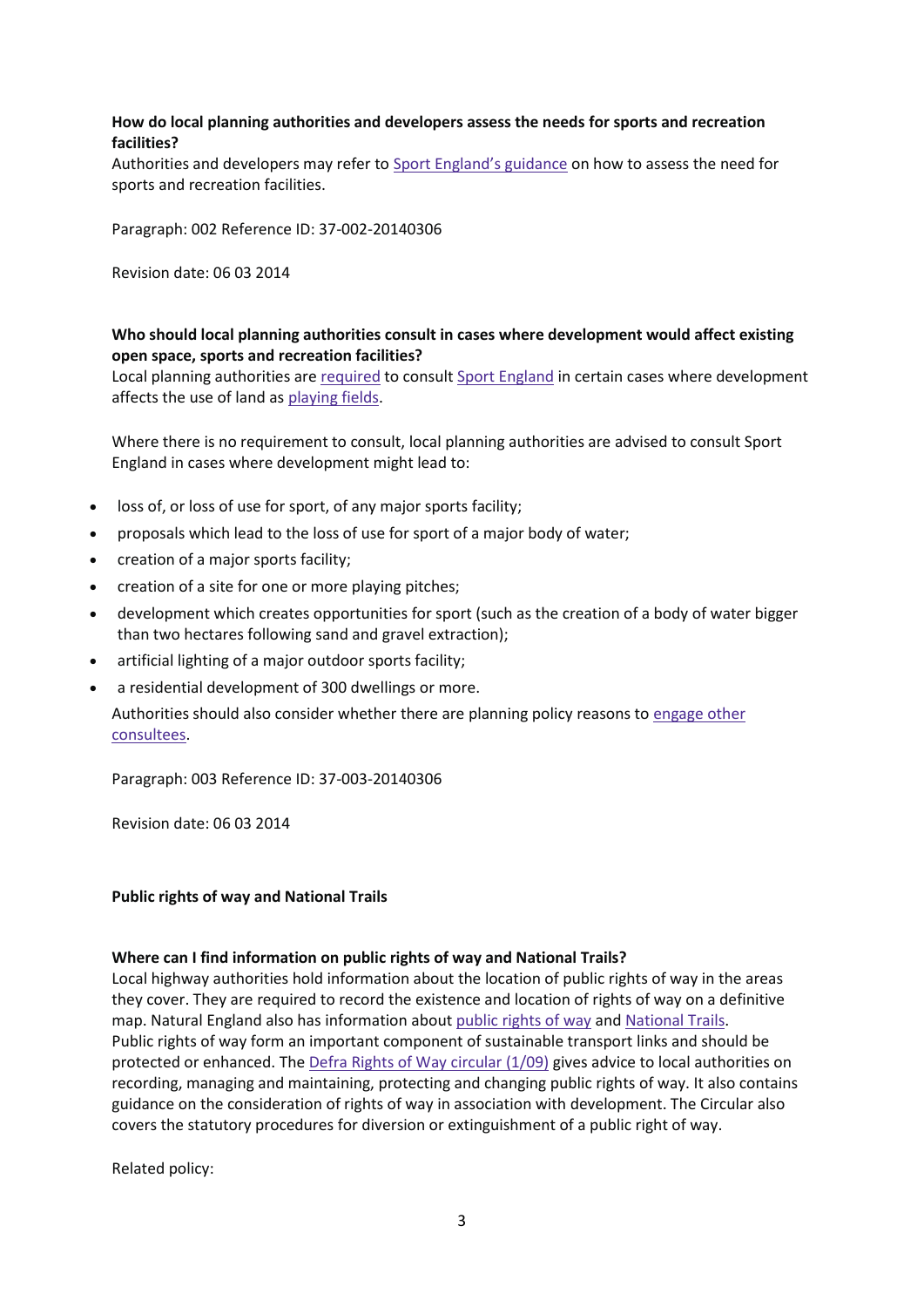- [paragraph](https://www.gov.uk/guidance/national-planning-policy-framework/8-promoting-healthy-communities) 69
- [paragraph](https://www.gov.uk/guidance/national-planning-policy-framework/8-promoting-healthy-communities#para075) 75
- [paragraph](https://www.gov.uk/guidance/national-planning-policy-framework/plan-making#para156) 156
- [paragraph](https://www.gov.uk/guidance/national-planning-policy-framework/plan-making#para162) 162

Paragraph: 004 Reference ID: 37-004-20140306

Revision date: 06 03 2014

# **Local Green Space designation**

## **What is Local Green Space designation?**

Local Green Space designation is a way to provide special protection against development for green areas of particular importance to local communities.

Paragraph: 005 Reference ID: 37-005-20140306

Revision date: 06 03 2014

#### **How is land designated as Local Green Space?**

Local Green Space designation is for use in Local [Plans](https://www.gov.uk/guidance/local-plans--2) or [Neighbourhood](https://www.gov.uk/guidance/neighbourhood-planning--2) Plans. These plans can identify on a map ('designate') green areas for special protection. Anyone who wants an area to be designated as Local Green Space should contact the local planning authority about the contents of its local plan or get involved in neighbourhood planning.

Paragraph: 006 Reference ID: 37-006-20140306

Revision date: 06 03 2014

## **How does Local Green Space designation relate to development?**

Designating any Local Green Space will need to be consistent with local planning for sustainable development in the area. In particular, plans must identify sufficient land in suitable locations to meet identified development needs and the Local Green Space designation should not be used in a way that undermines this aim of plan making.

Paragraph: 007 Reference ID: 37-007-20140306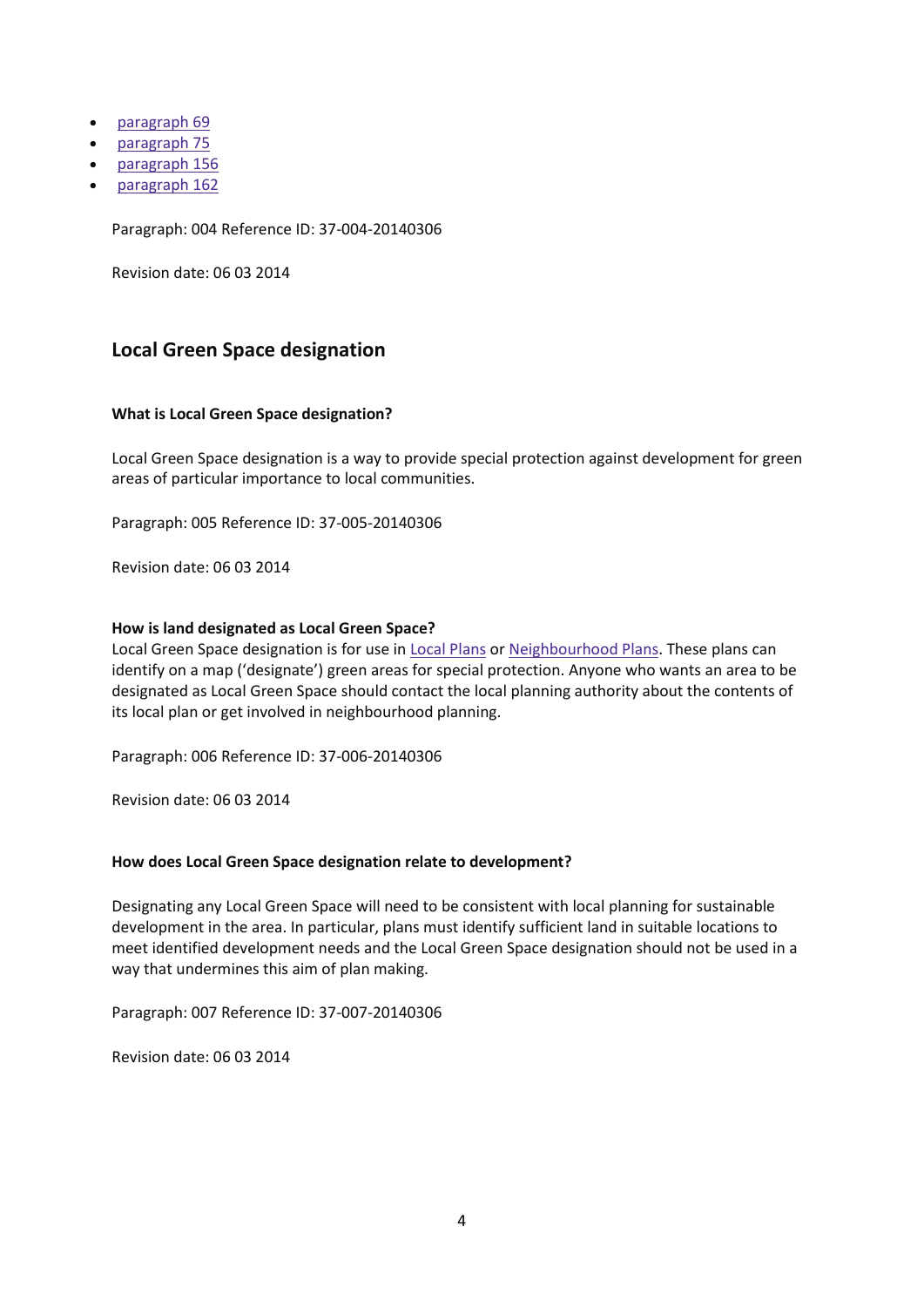## **What if land has planning permission for development?**

Local Green Space designation will rarely be appropriate where the land has planning permission for development. Exceptions could be where the development would be compatible with the reasons for designation or where planning permission is no longer capable of being implemented.

Paragraph: 008 Reference ID: 37-008-20140306

Revision date: 06 03 2014

## **Can all communities benefit from Local Green Space?**

Local Green Spaces may be designated where those spaces are demonstrably special to the local community, whether in a village or in a neighbourhood in a town or city.

Paragraph: 009 Reference ID: 37-009-20140306

Revision date: 06 03 2014

## **What if land is already protected by Green Belt or as Metropolitan Open Land (in London)?**

If land is already protected by Green Belt policy, or in London, policy on Metropolitan Open Land, then consideration should be given to whether any additional local benefit would be gained by designation as Local Green Space.

One potential benefit in areas where protection from development is the norm (eg villages included in the green belt) but where there could be exceptions is that the Local Green Space designation could help to identify areas that are of particular importance to the local community.

Paragraph: 010 Reference ID: 37-010-20140306

Revision date: 06 03 2014

# **What if land is already protected by designations such as National Park, Area of Outstanding Natural Beauty, Site of Special Scientific Interest, Scheduled 8Monument or conservation area?**

Different types of designations are intended to achieve different purposes. If land is already protected by designation, then consideration should be given to whether any additional local benefit would be gained by designation as Local Green Space.

Paragraph: 011 Reference ID: 37-011-20140306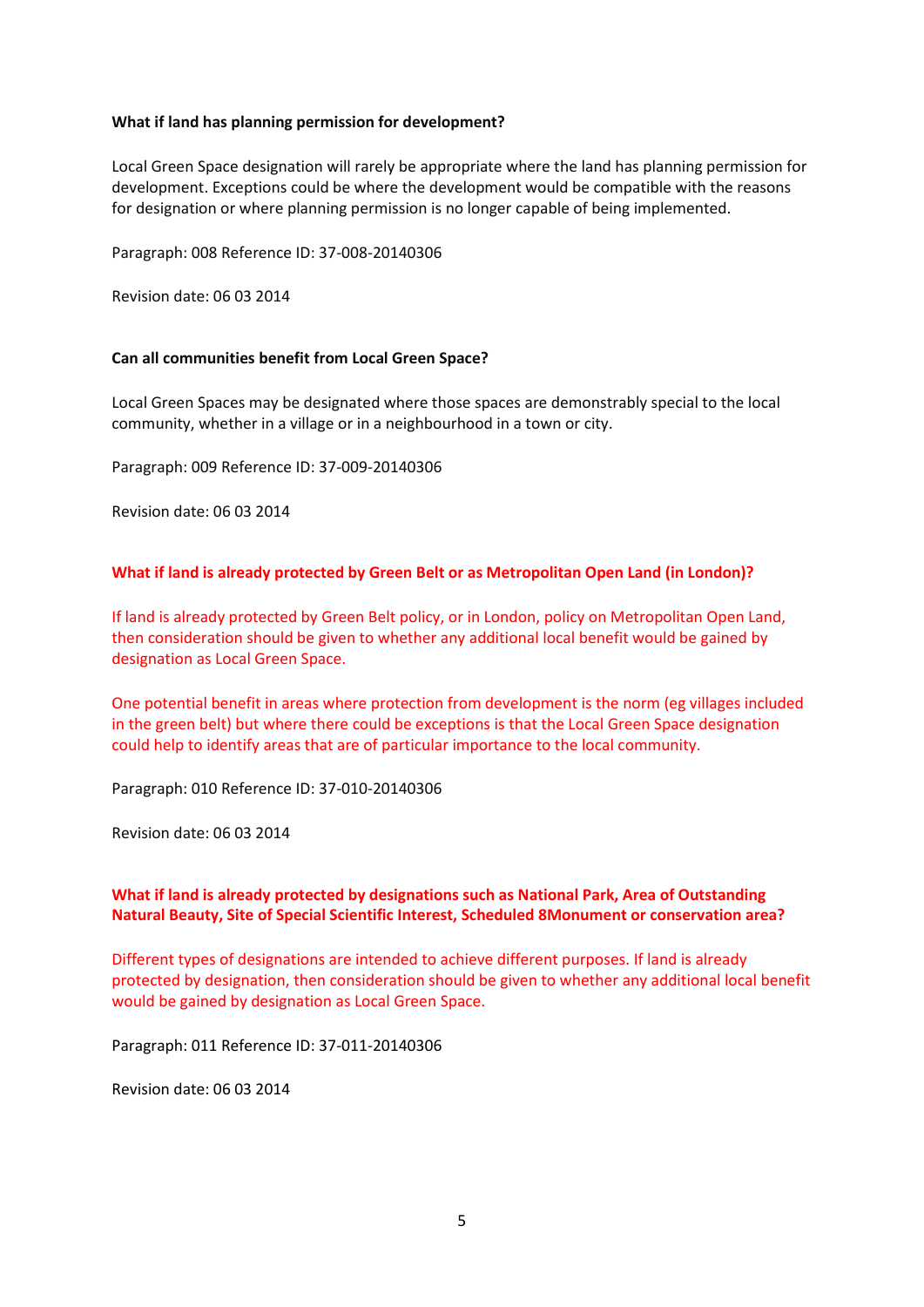#### **What about new communities?**

New residential areas may include green areas that were planned as part of the development. Such green areas could be designated as Local Green Space if they are demonstrably special and hold particular local significance.

Paragraph: 012 Reference ID: 37-012-20140306

Revision date: 06 03 2014

## **What types of green area can be identified as Local Green Space?**

The green area will need to meet the criteria set out in [paragraph](https://www.gov.uk/guidance/national-planning-policy-framework/8-promoting-healthy-communities#para077) 77 of the National Planning Policy Framework. Whether to designate land is a matter for local discretion. For example, green areas could include land where sports pavilions, boating lakes or structures such as war memorials are located, allotments, or urban spaces that provide a tranquil oasis.

Paragraph: 013 Reference ID: 37-013-20140306

Revision date: 06 03 2014

## **How close does a Local Green Space need to be to the community it serves?**

The proximity of a Local Green Space to the community it serves will depend on local circumstances, including why the green area is seen as special, but it must be reasonably close. For example, if public access is a key factor, then the site would normally be within easy walking distance of the community served.

Paragraph: 014 Reference ID: 37-014-20140306

Revision date: 06 03 2014

#### **How big can a Local Green Space be?**

There are no hard and fast rules about how big a Local Green Space can be because places are different and a degree of judgment will inevitably be needed. However, [paragraph](https://www.gov.uk/guidance/national-planning-policy-framework/8-promoting-healthy-communities#para077) 77 of the National Planning Policy Framework is clear that Local Green Space designation should only be used where the green area concerned is not an extensive tract of land. Consequently blanket designation of open countryside adjacent to settlements will not be appropriate. In particular, designation should not be proposed as a 'back door' way to try to achieve what would amount to a new area of Green Belt by another name.

Paragraph: 015 Reference ID: 37-015-20140306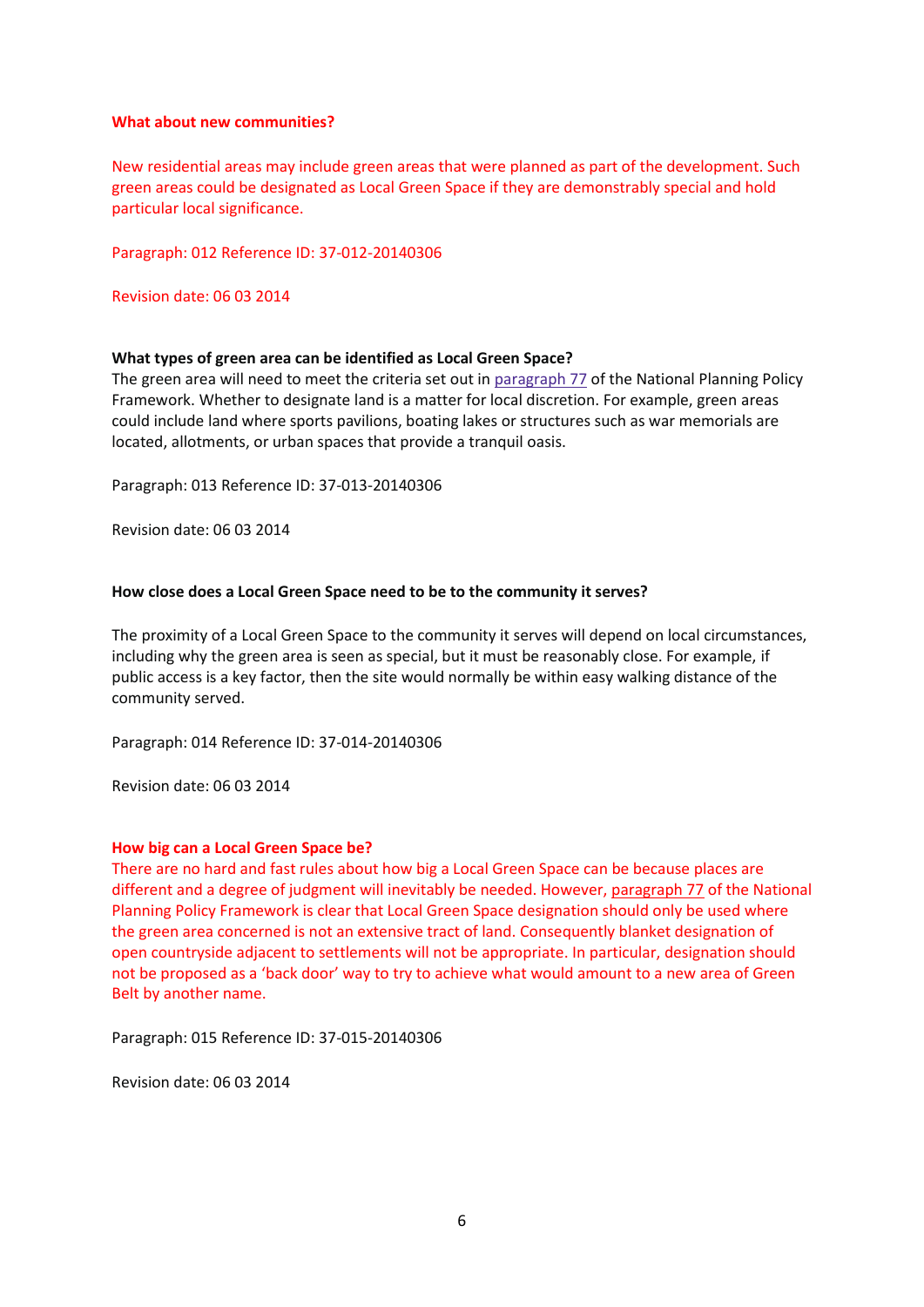#### **Is there a minimum area?**

Provided land can meet the criteria at [paragraph](https://www.gov.uk/guidance/national-planning-policy-framework/8-promoting-healthy-communities#para077) 77 of the National Planning Policy Framework there is no lower size limit for a Local Green Space.

Paragraph: 016 Reference ID: 37-016-20140306

Revision date: 06 03 2014

#### **What about public access?**

Some areas that may be considered for designation as Local Green Space may already have largely unrestricted public access, though even in places like parks there may be some restrictions. However, other land could be considered for designation even if there is no public access (eg green areas which are valued because of their wildlife, historic significance and/or beauty).

Designation does not in itself confer any rights of public access over what exists at present. Any additional access would be a matter for separate negotiation with land owners, whose legal rights must be respected.

Paragraph: 017 Reference ID: 37-017-20140306

Revision date: 06 03 2014

## **What about public rights of way?**

Areas that may be considered for designation as Local Green Space may be crossed by [public](https://www.gov.uk/guidance/open-space-sports-and-recreation-facilities-public-rights-of-way-and-local-green-space#public-rights-of-way) rights of [way.](https://www.gov.uk/guidance/open-space-sports-and-recreation-facilities-public-rights-of-way-and-local-green-space#public-rights-of-way) There is no need to designate linear corridors as Local Green Space simply to protect rights of way, which are already protected under other legislation.

Paragraph: 018 Reference ID: 37-018-20140306

Revision date: 06 03 2014

## **Does land need to be in public ownership?**

A Local Green Space does not need to be in public ownership. However, the local planning authority (in the case of local plan making) or the qualifying body (in the case of neighbourhood plan making) should contact landowners at an early stage about proposals to designate any part of their land as Local Green Space. Landowners will have opportunities to make representations in respect of proposals in a draft plan.

Paragraph: 019 Reference ID: 37-019-20140306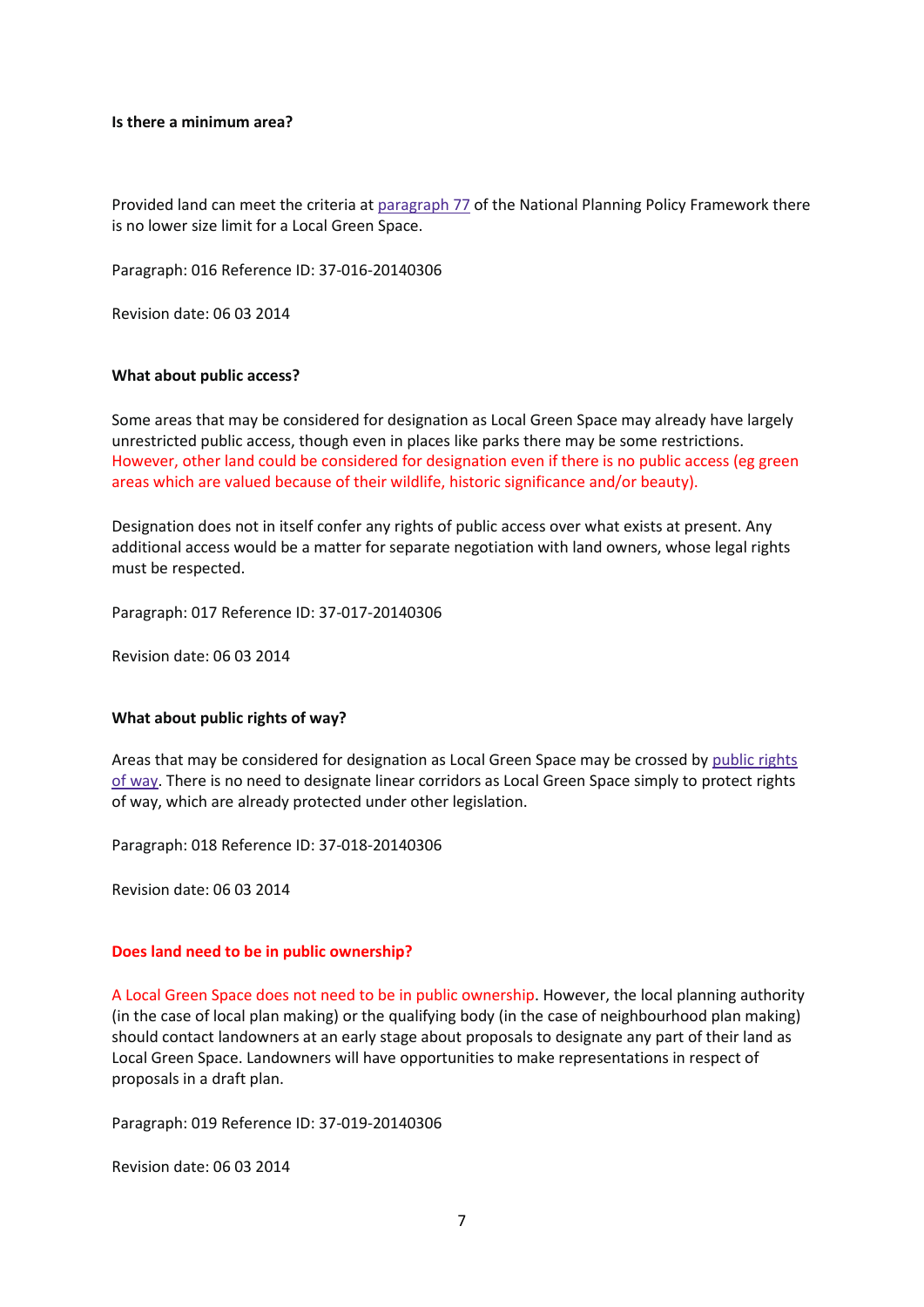## **Would designation place any restrictions or obligations on landowners?**

Designating a green area as Local Green Space would give it protection consistent with that in respect of Green Belt, but otherwise there are no new restrictions or obligations on landowners.

Paragraph: 020 Reference ID: 37-020-20140306

Revision date: 06 03 2014

## **Who will manage Local Green Space?**

Management of land designated as Local Green Space will remain the responsibility of its owner. If the features that make a green area special and locally significant are to be conserved, how it will be managed in the future is likely to be an important consideration. Local communities can consider how, with the landowner's agreement, they might be able to get involved, perhaps in partnership with interested organisations that can provide advice or resources.

Paragraph: 021 Reference ID: 37-021-20140306

Revision date: 06 03 2014

## **Can a Local Green Space be registered as an Asset of Community Value?**

Land designated as Local Green Space may potentially also be nominated for listing by the local authority as an Asset of [Community](https://www.gov.uk/government/publications/community-right-to-bid-non-statutory-advice-note-for-local-authorities) Value. Listing gives community interest groups an opportunity to bid if the owner wants to dispose of the land. Related policy: [paragraphs](https://www.gov.uk/guidance/national-planning-policy-framework/8-promoting-healthy-communities#para076) 76-78

Paragraph: 022 Reference ID: 37-022-20140306

Revision date: 06 03 2014

Published 6 March 2014

**[Contents](https://www.gov.uk/guidance/open-space-sports-and-recreation-facilities-public-rights-of-way-and-local-green-space#contents)**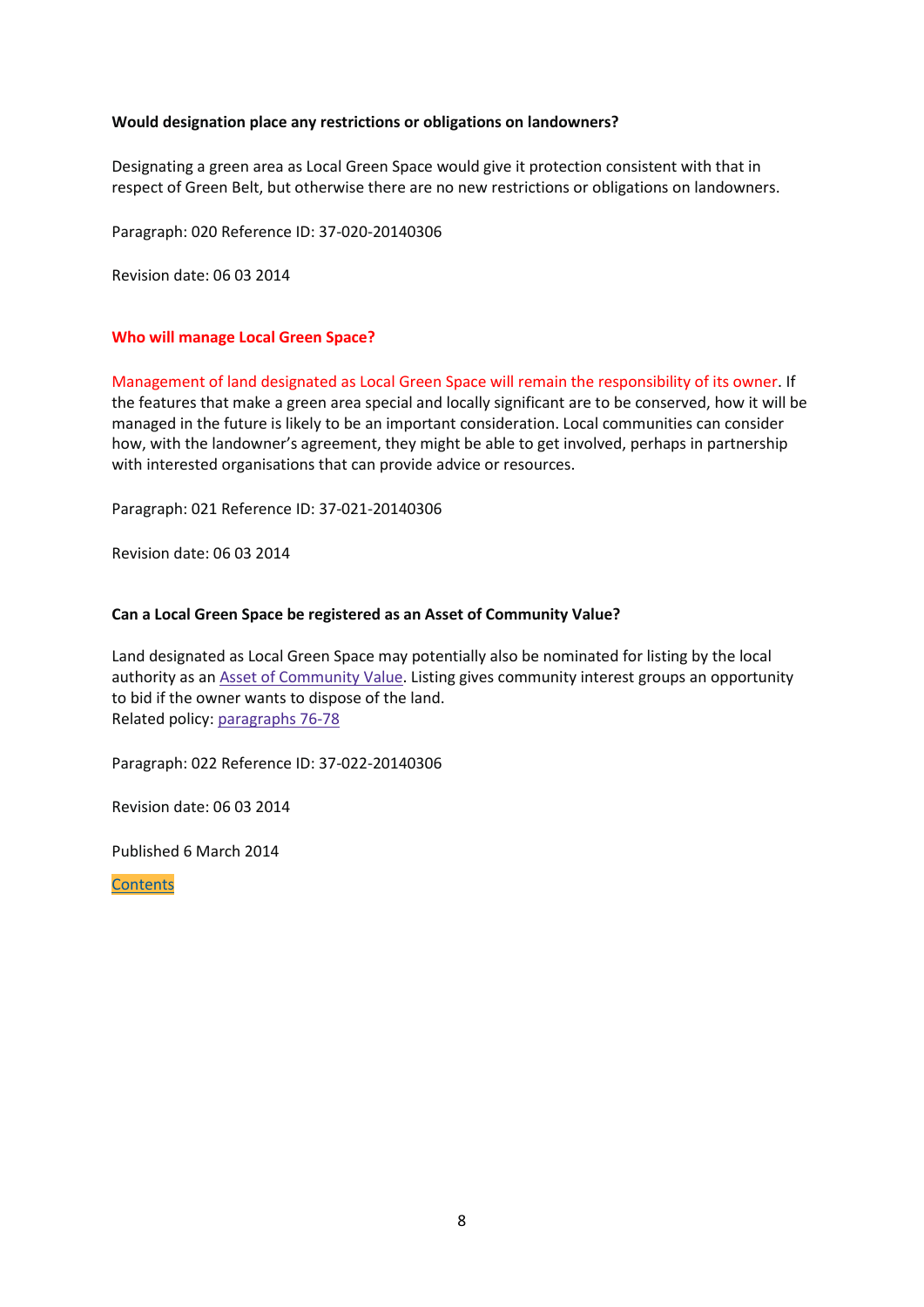# **Adopted Local Plan 2013 Proposals Map**